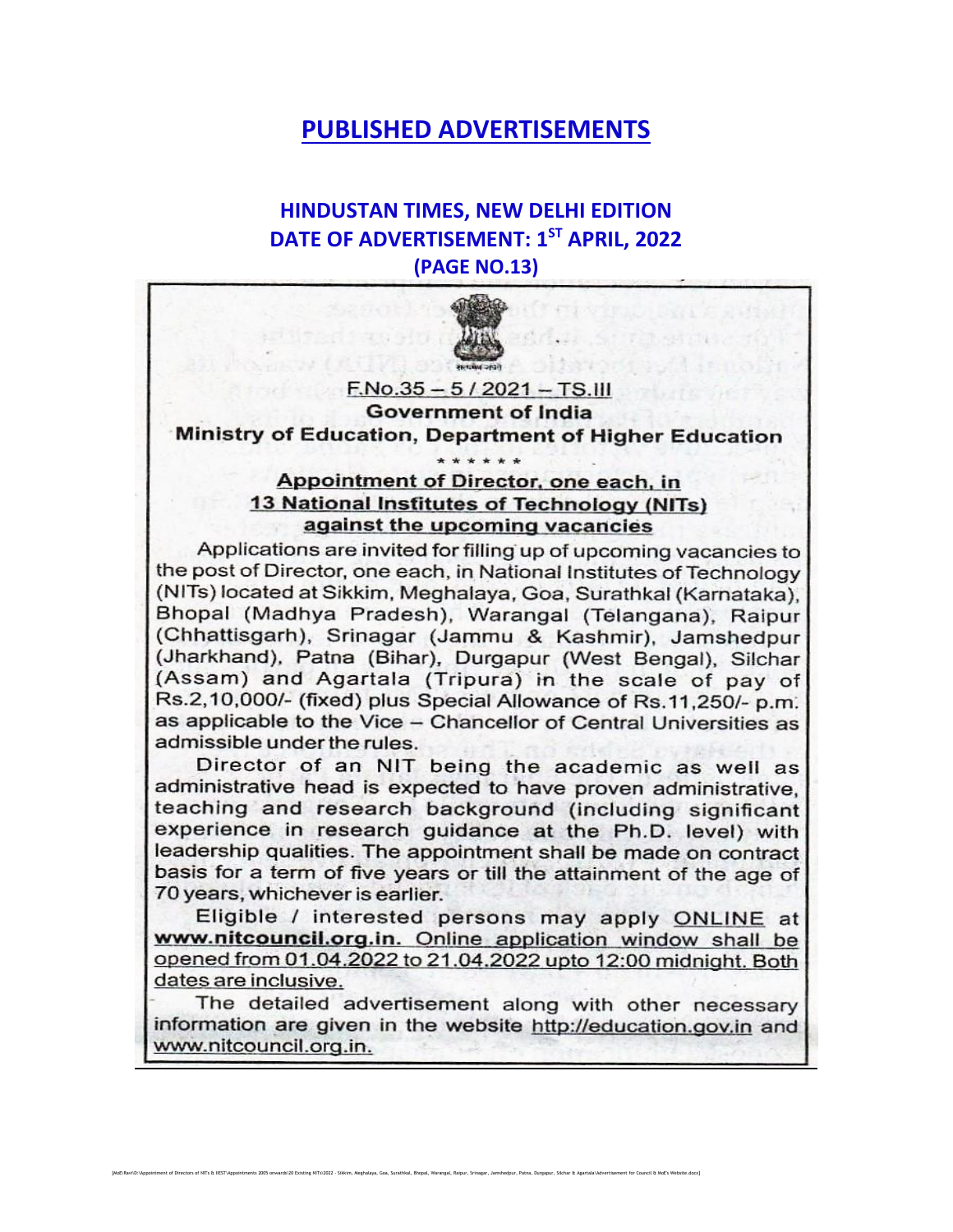### **NAVBHARAT TIMES (HINDI), NEW DELHI EDITION** DATE OF ADVERTISEMENT: 1ST APRIL, 2022 (PAGE NO.7)



फ.सं. 35-1/2021-टीएस.।।। भारत सरकार शिक्षा मंत्रालय. उच्चतर शिक्षा विभाग

## 13 राष्ट्रीय प्रौद्योगिकी संस्थान (एनआईटी) प्रत्येक में आगामी रिक्तियों के लिए निदेशक की नियुक्ति

राष्ट्रीय प्रौद्योगिकी संस्थान (एनआईटी)-सिक्किम, मेघालय, गोवा, सुरथकल (कर्नाटक), भोपाल (मध्य प्रदेश), वारंगल (तेलंगाना), रायपुर (छत्तीसगढ), श्रीनगर (जम्मू और काश्मीर), जमशेदपुर (झारखंड), पटना (बिहार), दुर्गापुर (पश्चिम बंगाल), सिलचर (असम) और अगरतला (त्रिपुरा) प्रत्येक में निदेशक के एक-एक पद हेतु आगामी रिक्तियों को नियमों के अधीन केंद्रीय विश्वविद्यालयों के कुलपति के समकक्ष यथा स्वीकार्य ₹ 11, 250/- प्रति माह के विशेष भत्ते सहित ₹ 2,10, 000/- (निश्चित) के नियत वेतनमान पर भरने हेतु आवेदन आमंत्रित किए जाते हैं।

एनआईटी के निदेशक से अकादमिक के साथ-साथ प्रशासनिक प्रमुख होने के नाते यह अपेक्षा की जाती है कि उनकी नेतृत्व गुणों के साथ प्रमाणित प्रशासनिक, शिक्षण और अनुसंधान की पृष्ठभूमि (पीएचडी स्तर पर अनुसंधान मार्गदर्शन में महत्वपूर्ण अनुभव सहित) हों। नियुक्ति, अनुबंध के आधार पर पांच वर्ष की अवधि के लिए या 70 वर्ष की आयु की प्राप्ति तक, जो भी पहले हो, की जाएगी।

पात्र / इच्छुक व्यक्ति www.nitcouncil.org.in पर ऑनलाइन आवेदन कर सकते हैं। ऑनलाइन आवेदन विंडो 01.04.2022 से 21.04.2022 तक 12:00 बजे मध्यरात्रि तक खोली जाएगी। दोनों तिथियां शामिल हैं।

यदि अंग्रेजी संस्करण और हिंदी संस्करण के बीच कोई असंगतता या अस्पष्टता है, तो अंग्रेजी संस्करण प्रबल होगा।

अन्य आवश्यक जानकारी के साथ विस्तृत विज्ञापन वेबसाइट http://education.gov.in और www.nitcouncil.org.in पर दिए गए हैं।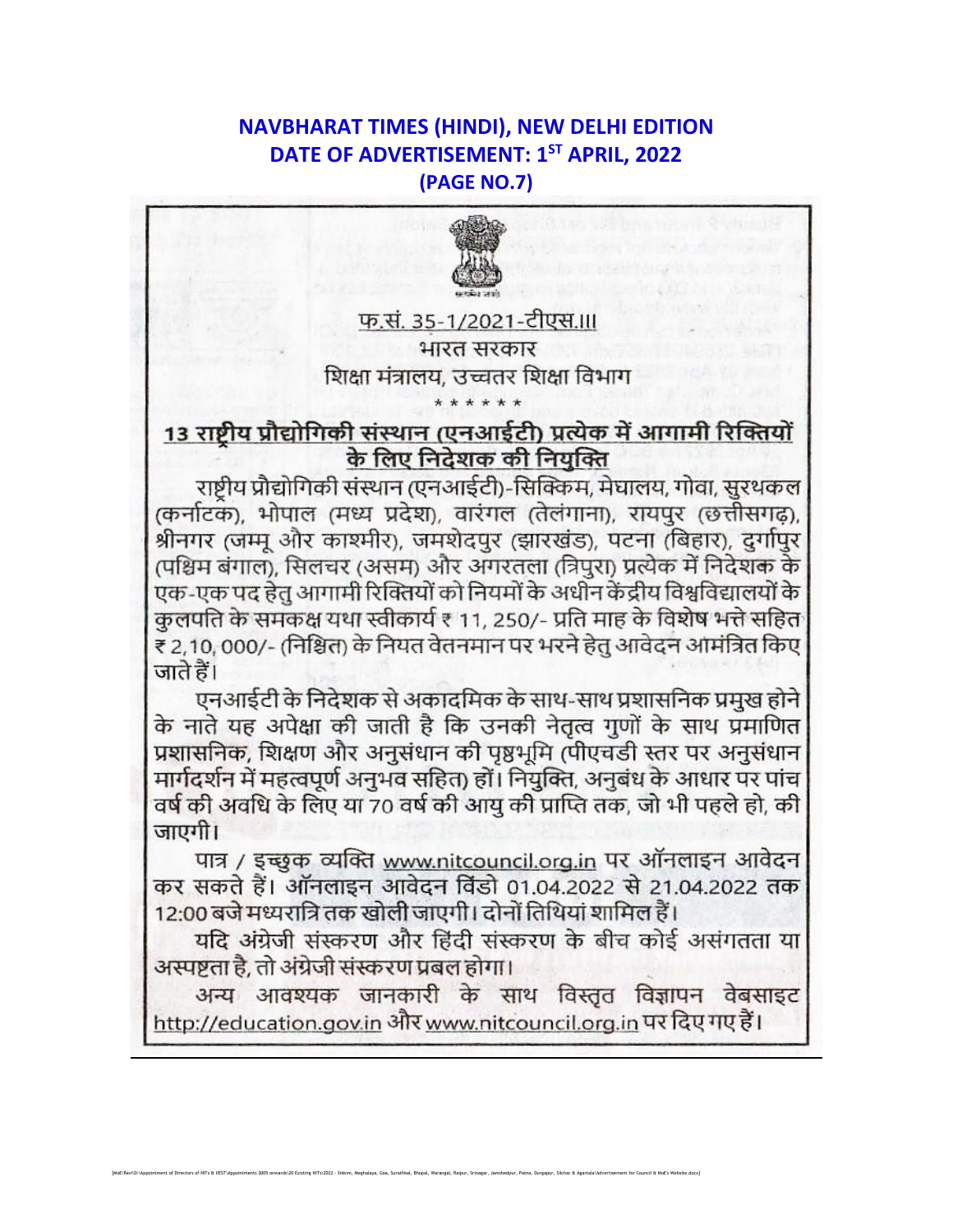#### **F.No.35 – 5 / 2021 – TS.III** Government of India Ministry of Education (Shiksha Mantralaya) Department of Higher Education \*-\*-\*-\*

#### **Appointment of Director, one each, in**

#### **13 National Institutes of Technology (NITs) against the upcoming vacancies**

Applications are invited for filling up of the upcoming vacancies to the post of Director, one each, in National Institutes of Technology (NITs) located at (i) Sikkim; (ii) Meghalaya; (iii) Goa; (iv) Surathkal (Karnataka); (v) Bhopal (Madhya Pradesh); (vi) Warangal (Telangana); (vii) Raipur (Chhattisgarh); (viii) Srinagar (Jammu & Kashmir); (ix) Jamshedpur (Jharkhand); (x) Patna (Bihar); (xi) Durgapur (West Bengal); (xii) Silchar (Assam); and (xiii) Agartala (Tripura). These NITs are 'Institutions of National Importance' governed by the National Institutes of Technology, Science Education and Research (NITSER) Act, 2007 (29 of 2007).

# **The Director, being the academic as well as administrative head, is expected to be:**

- A visionary with proven leadership qualities, administrative capabilities as well as teaching and research credentials.
- Having Ph.D. degree with first class degree at Bachelor's and Master's level in Engineering / Technology. In case of candidates who have obtained Ph.D. directly after B.E. / B.Tech., they should have obtained  $1<sup>st</sup>$  class at Bachelor's level in Engineering / Technology.
- The candidate shall be an eminent person in his / her field of specialisation with an outstanding academic record throughout.
- The candidate shall have 15 years experience in Teaching / Industry / Research out of which 10 years must be at the level of Professor or above in a reputed educational Institute, Industry, Research Organisations.

[McERaviDC\Appointment of Directors of NITs & IIEST\Appointments 2005 onwards\20 Existing NITs\2022 - Sikkim, Meghalaya, Goa, Surathkal, Bhopal, Warangal, Raipur, Srinagar, Jamshedpur, Patna, Durgapur, Sikhar & Agartala\Ad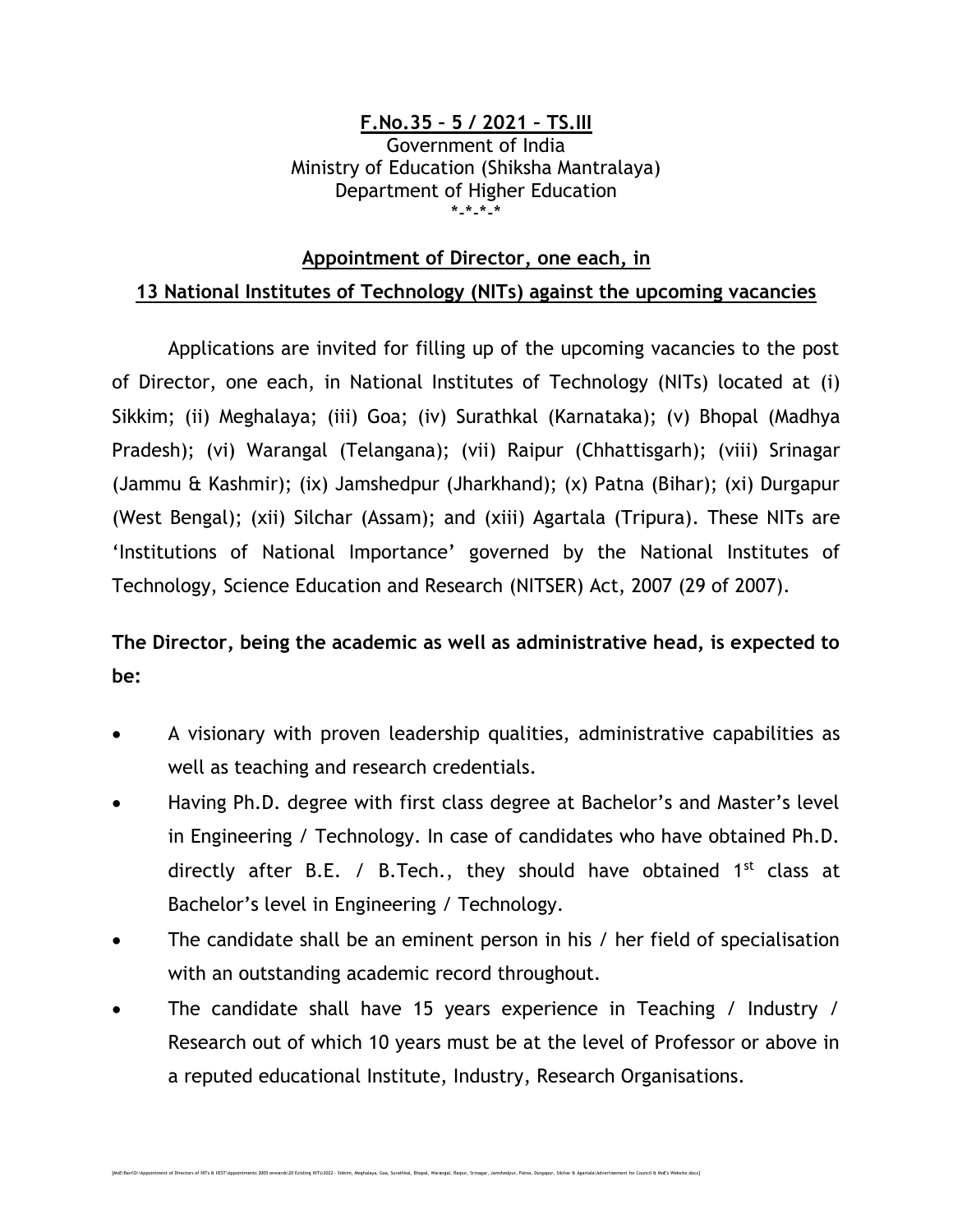Preferably not more than 65 years of age as on the closing date of receipt of applications of this advertisement.

#### **Salary and Service Conditions:**

- The post carries a pay of Rs.2,10,000/- (Fixed) per month with Special Allowance of Rs.11,250/- and other usual allowances.
- The terms and conditions of the services will be those as set forth in the Act, Statutes and Ordinances of the Institute.

#### **Procedure for appointment and instructions:**

- Appointment will be made from a panel of names recommended by a Committee constituted under the provisions of NITSER Act, 2007 and Statutes framed under the Act.
- Eligible / interested persons may apply ONLINE in the prescribed application form available at **[www.nitcouncil.org.in](http://www.nitcouncil.org.in/)**. **Online application window shall be opened from 01.04.2022 to 21.04.2022 upto 12:00 midnight.** Both dates are inclusive.
- Application once submitted cannot be altered / resubmitted, under any circumstances. Further, no request with respect to making changes in any data / particular entered by the candidate in the Online Application will be entertained, once the application is submitted successfully. Therefore, please keep all data / details ready before you start filling up the Application Online.
- **The downloaded / online generated application form with duly selfattested supporting documents**, such as relevant testimonials, certificates, enclosures etc. must be sent by Registered/Speed Post to the Under Secretary (NITs-I), Department of Higher Education, Ministry of Education,